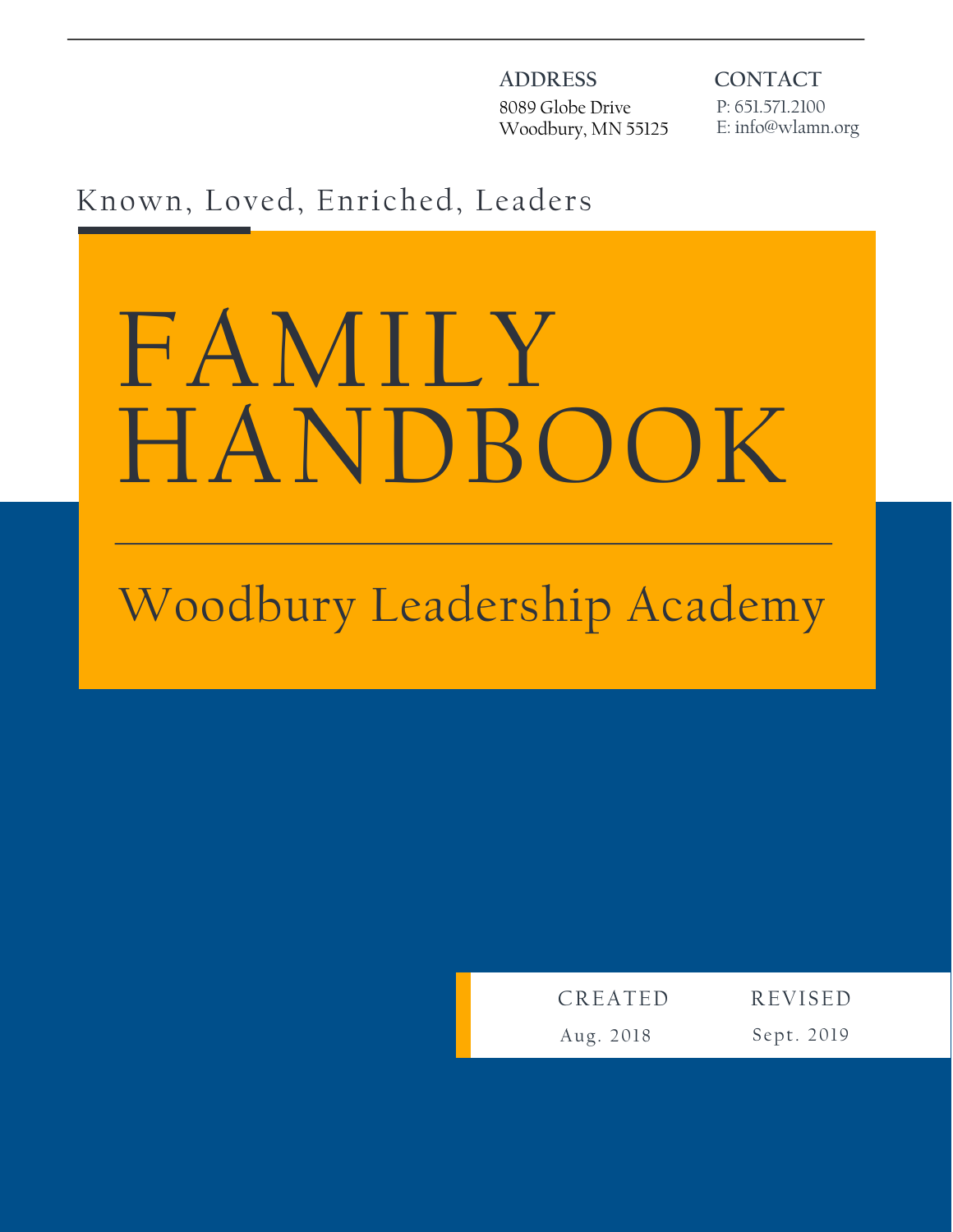# educational program that builds strong skills in math, reading, literature, writing, music, science, and technology. LEADING THE

# OUR MISSION

The mission of WLA is to utilize leadership-based programs and strategies grounded in solid research, combined with the demonstrated success of Core Knowledge curriculum as a basis of a rigorous overall educational program that builds strong skills in math, reading, literature, writing, music, science, and technology.

# OUR VISION

The vision of WLA is to be a school where students and graduate become exceptional leaders, and are prepared to take on the academic and leadership challenges they face as they transition into high school.

# OUR PHILOSOPHY

WLA's academic philosophy is based upon The Core Knowledge Sequence developed by The Core Knowledge Foundation. WLA is dedicated to teaching solid academic content and skills to all children. Within Core Knowledge, many people, including staff and parents, engage is a great deal of thoughtful discussion and cooperative planning.

important civic and ethical virtues that are the Our Students: WLA believes that there are universally foundations of a free and democratic society, such as respect, responsibility, perseverance, humanity and gratitude.



# HIGHLIGHTS

- Founded in 2014
- Core Knowledge Curriculum
- Leadership Program: Core Virtues, Service Learning and Responsive Classroom
- "Show Five" is utilized to symbolize our five core virtues (respect, responsibility, perseverance, humanity and gratitude)
- Specialist: Physical Education, Music, Spanish and Art
- Niche Top 100 Schools in Minnesota: Ranked 98th
- Niche 2020 Best Charter Middle School in Minnesota: Ranked 11th
- Extracurricular activities
- Annual Science Fair
- Yearly Field Trips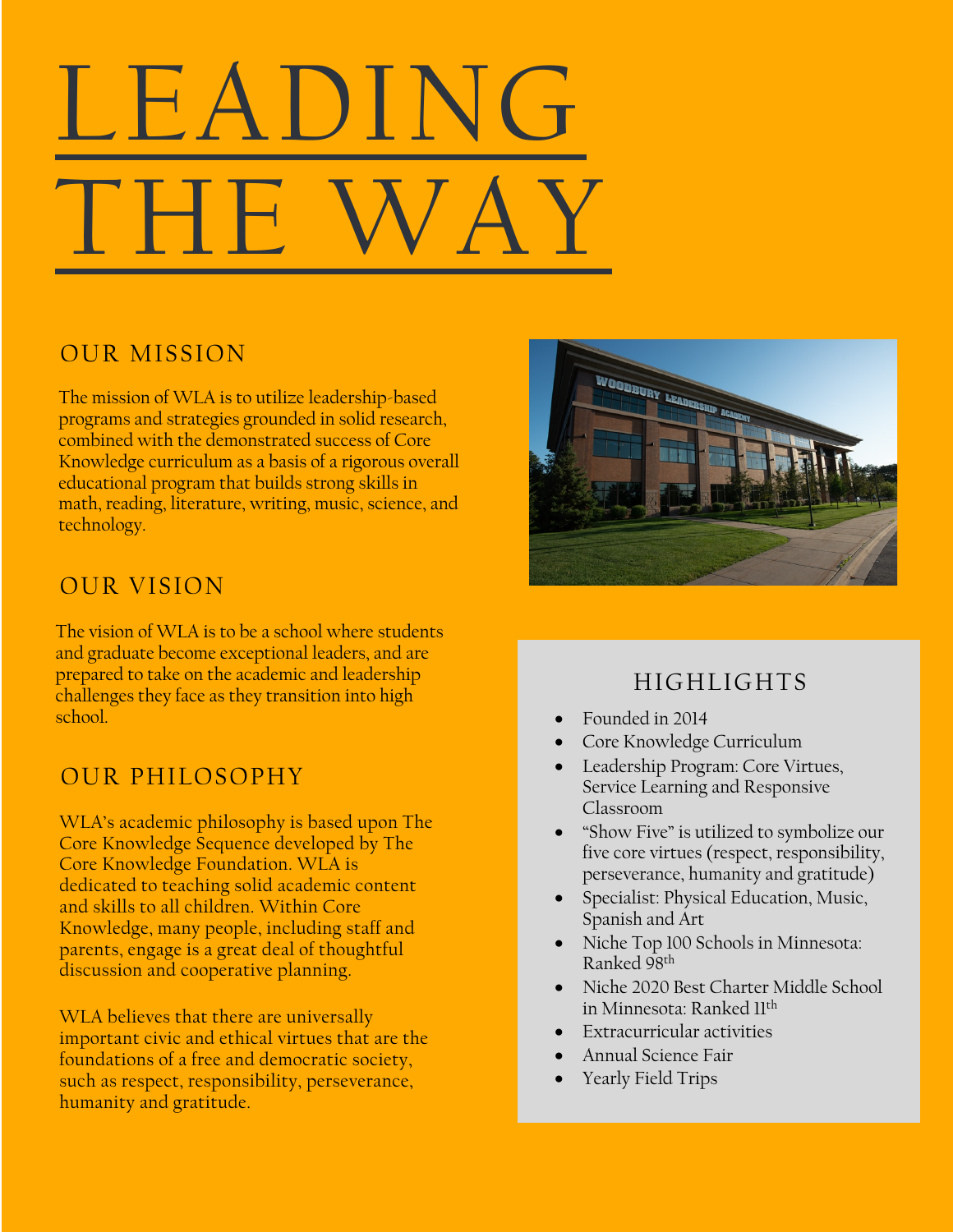# **Table of Contents**

| Introduction, General Information<br>and Board of Directors | PAGE 1            |
|-------------------------------------------------------------|-------------------|
| Student Information and<br>Attendance Policy                | PAGE 2            |
| Communication and Dress for<br>Success                      | PAGE 3            |
| Transportation to School                                    | PAGE 4            |
| Nutrition Services and School<br>Safety                     | PAGE 5            |
| Other School Safety                                         | PAGE $6-8$        |
| Health Information                                          | PAGE 9            |
| Academic Information                                        | PAGE 10           |
| Special Services                                            | <b>PAGE 11-12</b> |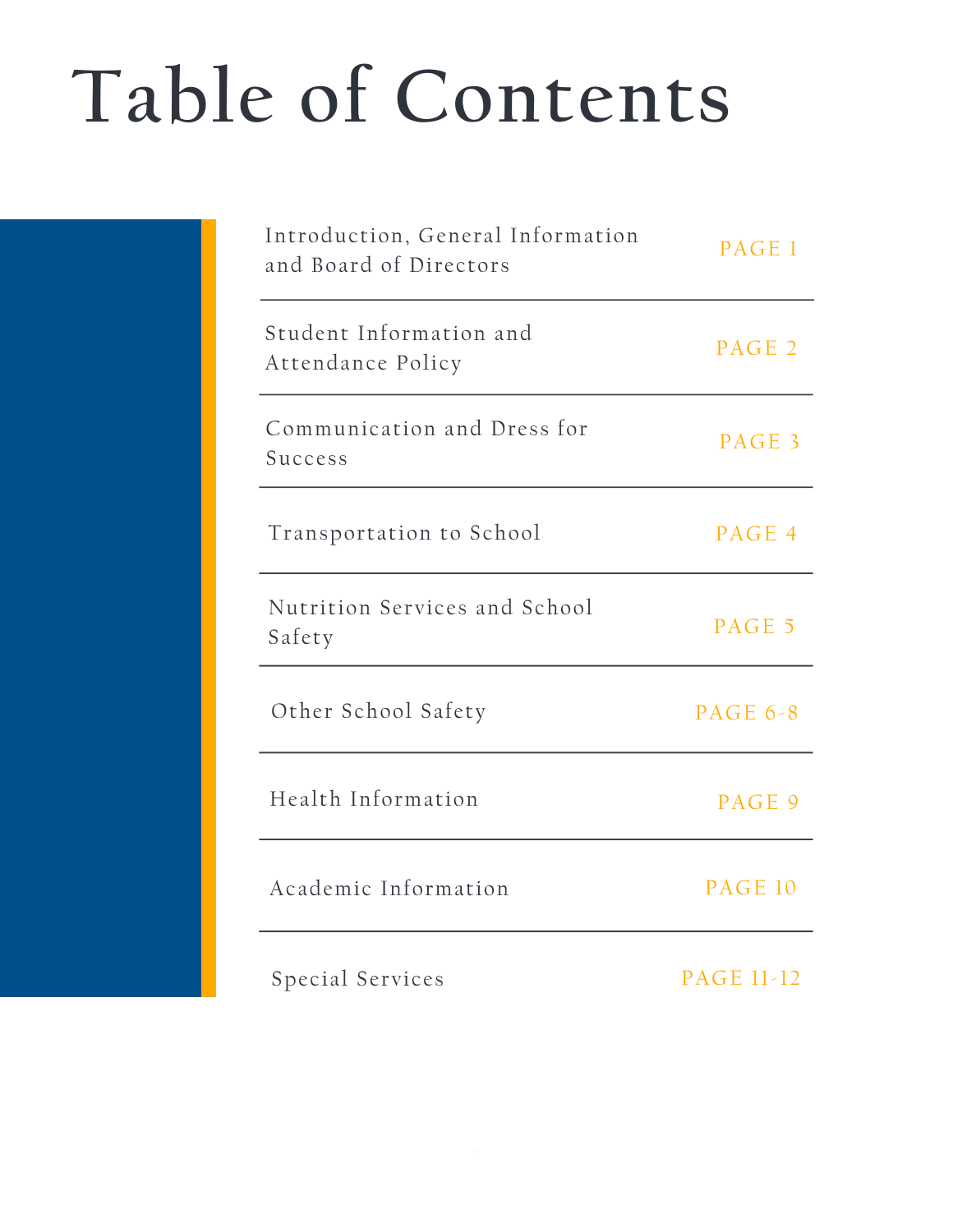#### **Introduction**

Welcome to Woodbury Leadership Academy (WLA), a Minnesota public charter school. We are glad that you have chosen WLA for your child's education. We hope this will be a rewarding and enjoyable year for everyone in your family. As a Minnesota public school, it is our responsibility to follow all rules and regulations that apply to all state public schools. This handbook has been prepared to share general information about our school and our policies and procedures with you. This handbook is only a starting place for twoway communication between the school and your home. It does not replace the personal contact that is needed to create a true partnership between the school and families, but we hope it will help in answering some of the ongoing questions that arise during the year. Our contact information can be found both in this handbook and on our school's website. We are available to answer any further questions you have about your child's school.

#### **General Information**

| <b>Contact Information</b> |  |
|----------------------------|--|
|----------------------------|--|

Address: 8089 Globe Drive Woodbury, MN 55125 Website: www.wlamn.org Phone: (651) 571-2100 Fax: (612) 656-3031

**Hours**

| Office Hours: | 8:00 am to 4:30 pm     |
|---------------|------------------------|
| School Day:   | 9:20 am to 3:50 pm     |
| School Open:  | 9:05 am to 4:05 pm     |
| YMCA:         | 6:30 am to 9:05 am and |
|               | 3:50 pm to 6:00 pm     |

Doors to the school are open to students that are dropped off by parents at 9:05 am. All students are dismissed at 3:50 pm. Only those students that are registered for the extended childcare program or have permission from one of the teaching staff and in a supervised activity are allowed in the building prior to 9:05 a.m. or after 4:05 p.m. There is NO supervision for other students either before or after school.

#### **Board of Directors**

The Board of Directors governs the school by setting the expectations and parameters that lead to higher levels of student achievement. The Board of Directors role (as a governing body) is to adopt goals, ensure accountability, evaluate results, and adopt policies – acting as one voice. Among other things, the Board is responsible for compliance reporting, strategic goalsetting, evaluating the school's Executive Director, curriculum development and overseeing the finances of the school.

**If you are interested in serving on WLA's Board of Directors, please visit the school website for more information.**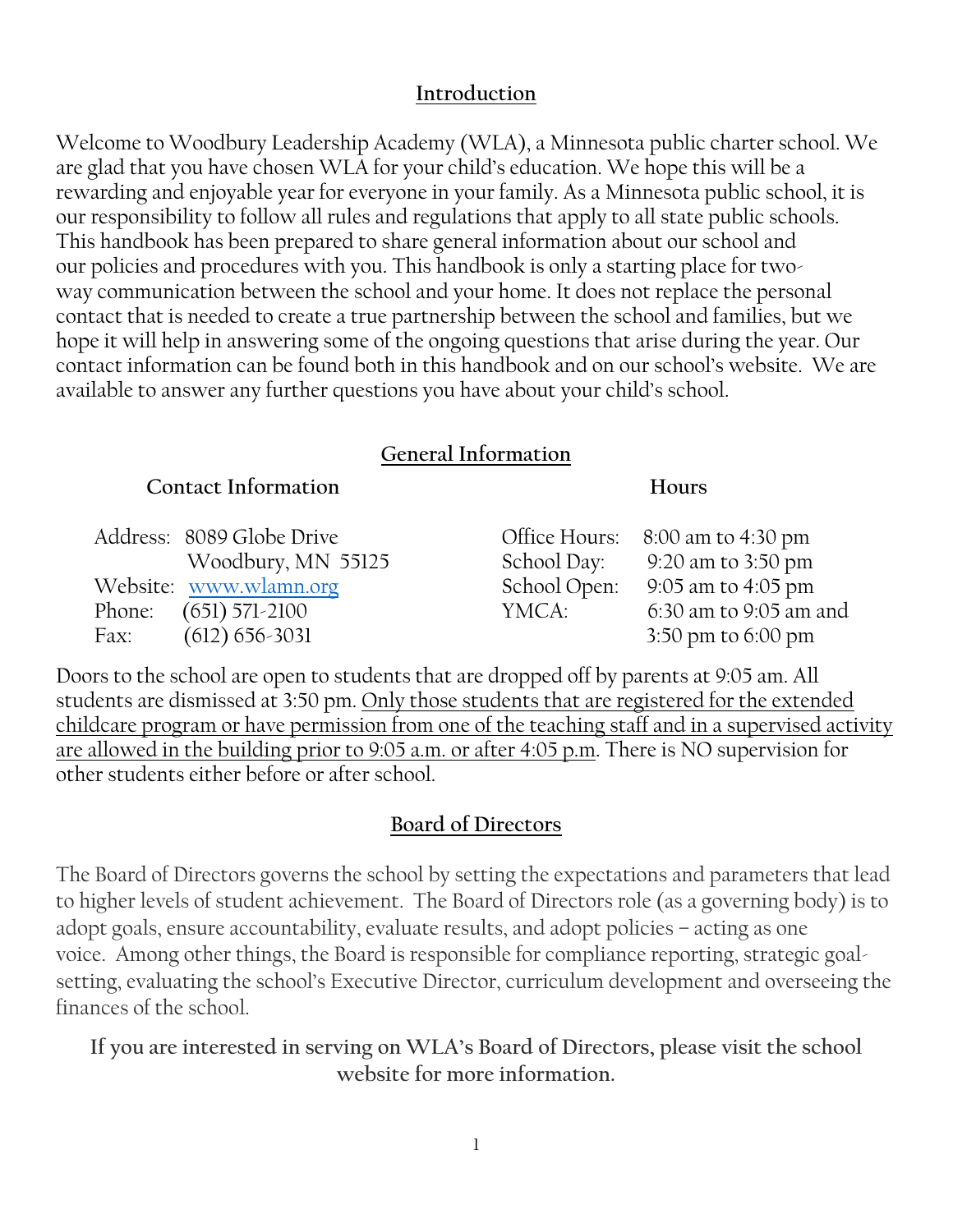## **Student Information**

## **Admissions**

Students admitted to Woodbury Leadership Academy will be placed in the appropriate grade based on their age and previous schooling. Woodbury Leadership Academy will not accept a student for kindergarten unless they are at least five years old by September 1<sup>st</sup> of the school year in which they start kindergarten.

# **Enrollment Policy**

WLA follows Minnesota State statutes including enrollment, lottery, sibling preference and utilizes wait lists. Please refer to Enrollment Admissions policy 538.

# **Attendance Policy**

Student success is directly correlated to attendance. In order for WLA to increase more student learning opportunities the following guidelines and procedures have been put into place.

- Contact the school office before 9:00am if your child will be tardy or absent.
- If notifying school outside of school hours, leave your name, your child's name, and his/her teacher along with a reason for the absence over voicemail or e-mail.
- A doctor's slip may be required for any absence that is 3 or more consecutive days, or where excessive absences occur.
- Valid excuses include:
	- o Sickness/hospital
	- o Cultural ritual
	- o Death in the family
	- o Divorce/separation of parents
	- o Death of pet/friend
	- o Birth/adoption
	- o Other excuses may be discussed with the school Director
- If your student is tardy or absent 3 times in any 4-week period, you will be expected to attend a meeting with the school Director.
- § *Continual truancy* absent 3 days in a row in a school year without valid excuse. *Habitual truancy* – child under 16 is absent without a lawful excuse for 7 consecutive days.
- § If your child is a continual or habitual truant, a **TRUANCY NOTICE** will be sent to you in which you must verify the absence with a doctor's note or other documentation. If you fail to comply to this policy, the school is obligated by law to report the case to Washington County Child Protection.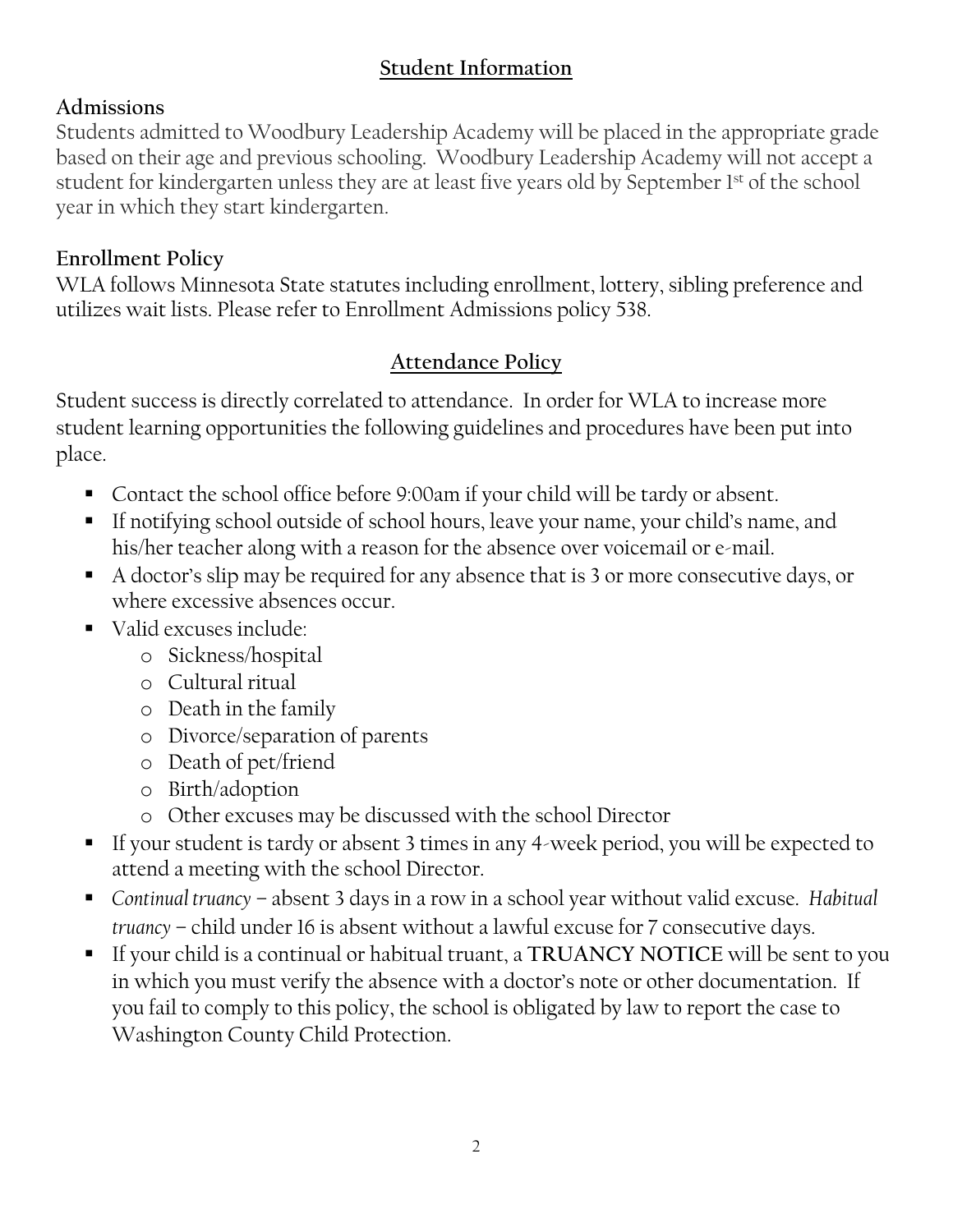#### **Communications**

At WLA we value communication between school and home. Here are some venues to help you stay connected throughout the school year.

#### **Conferences**

Parent-teacher conferences are held twice a year (Fall and Winter) providing an opportunity for parents to check in with their child's teacher in regard to their progress in a more formal meeting.

### **E-mail**

Teachers will let parents know the best ways to contact them at the beginning of the school year. Most teachers check e-mail regularly, but please note that they may not be able to respond immediately, as their primary focus during the day is the students. If you need to reach the school immediately, call the main office.

#### **Website**

The school website shares information to parents about their school, staff and student opportunities. The school's website is **www.wlamn.org.**

#### **Newsletters**

Classroom teachers will send out a weekly newsletter every Thursday regarding updates in their classrooms and in the school and upcoming events.

### **Emergency School Closings**

In the event of a school closing or a 2-hour delay for any reason, you will be notified as soon as possible via the school website, social media and on WCCO 830 AM, WCCO channel 4 and KARE 11. WLA will be announced; listen for Woodbury Leadership Academy.

### **Dress for Success**

As a part of our focus on safety and academic excellence, students attending Woodbury Leadership Academy (WLA) are required to wear uniforms. The purpose is to minimize distraction, promote appropriate student behavior, alleviate peer pressure, and promote and encourage school spirit. Please refer to Policy 540 Student Dress, Appearance and Uniform located on the school site for detailed information regarding requirements.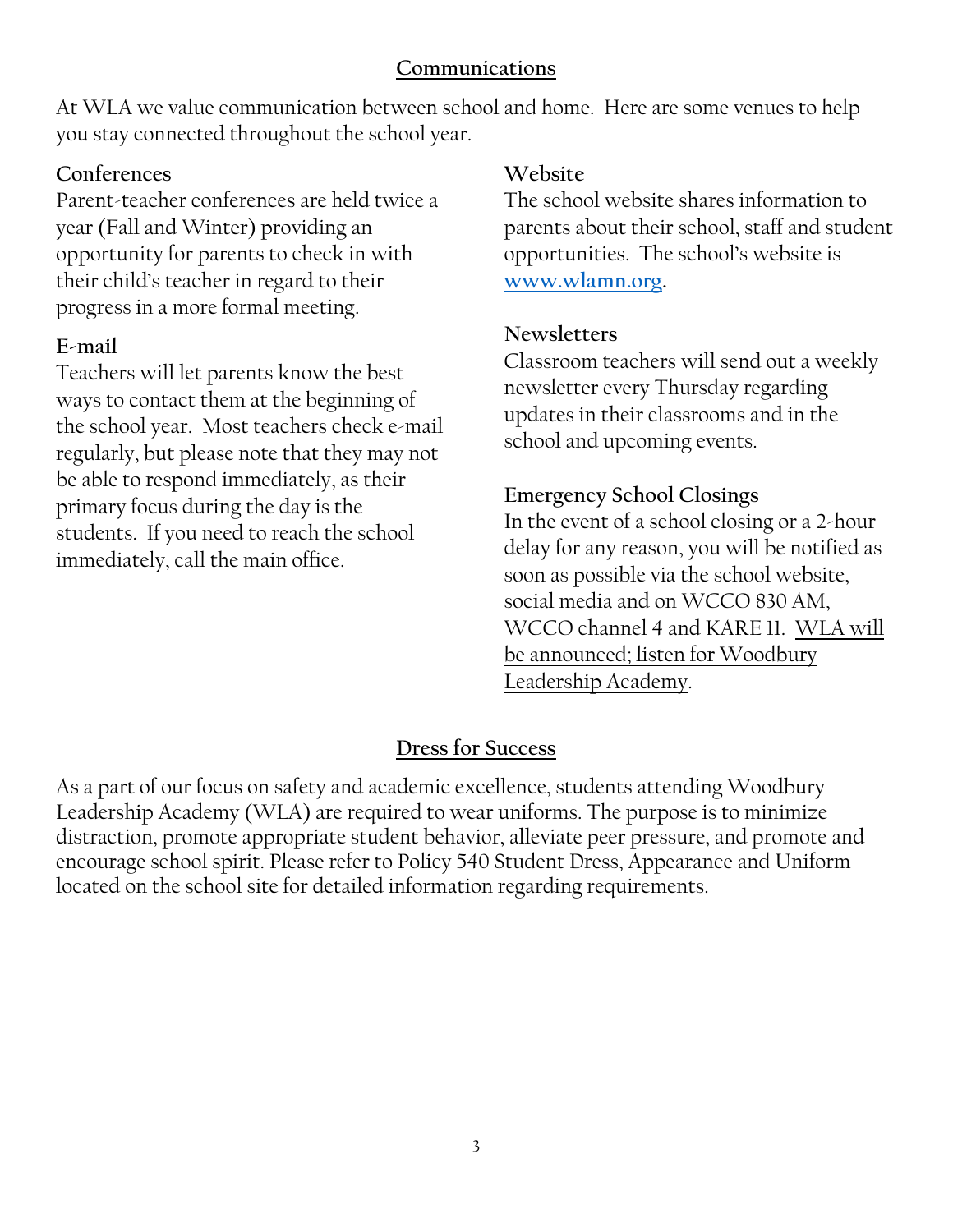# **Transportation to School**

For this school year, WLA has contracted with Monarch to transport students that live in the 833 and 622 school districts, as well as, remaining parts of Woodbury. Parents do have the option of providing their own transportation to and from school. To secure busing for your child, please e-mail info@wlamn.org to complete a Transportation Form.

### **School Bus Safety (Policy 709)**

All students in grades K-8 will participate in bus safety training at the beginning of the school year. Please review the following ten rules students will need to follow on the school bus:

**1.** Be on time and be clear of the danger zone

**2.** Follow the Driver's instructions while driving

**3.** Remain seated and facing forward at all times

**4.** Head and arms must remain in the bus

**5.** Although cell phones are allowed, taking photos or recording is not

**6.** Be courteous to others on the bus

**7.** No drinking or eating on the bus

**8.** Take all personal items and trash when exiting the bus

**9.** No throwing objects in or out of the bus

**10.** Dangerous weapons or objects are not allowed on the bus

#### **Violation of School Bus Safety Guidelines**

Any student that violates bus rules will be issued a Bus Conduct Report. This report is to notify parents of infraction in order for them to respond and aid in the correcting the behavior. Repeated or serious infractions of rules may result in a student's removal from the bus for a period of time to be determined by the building administrators. Suspension can result in loss of bus privileges for the remainder of the school year, depending on the severity of the offense. Parent/Guardian will be contacted prior to a student's bus suspension and circumstances.

**Questions regarding any transportation issues such as routes, stops, late buses can be directed to WLA Main Office.**



#### **SCHOOL BUS DANGER ZONES**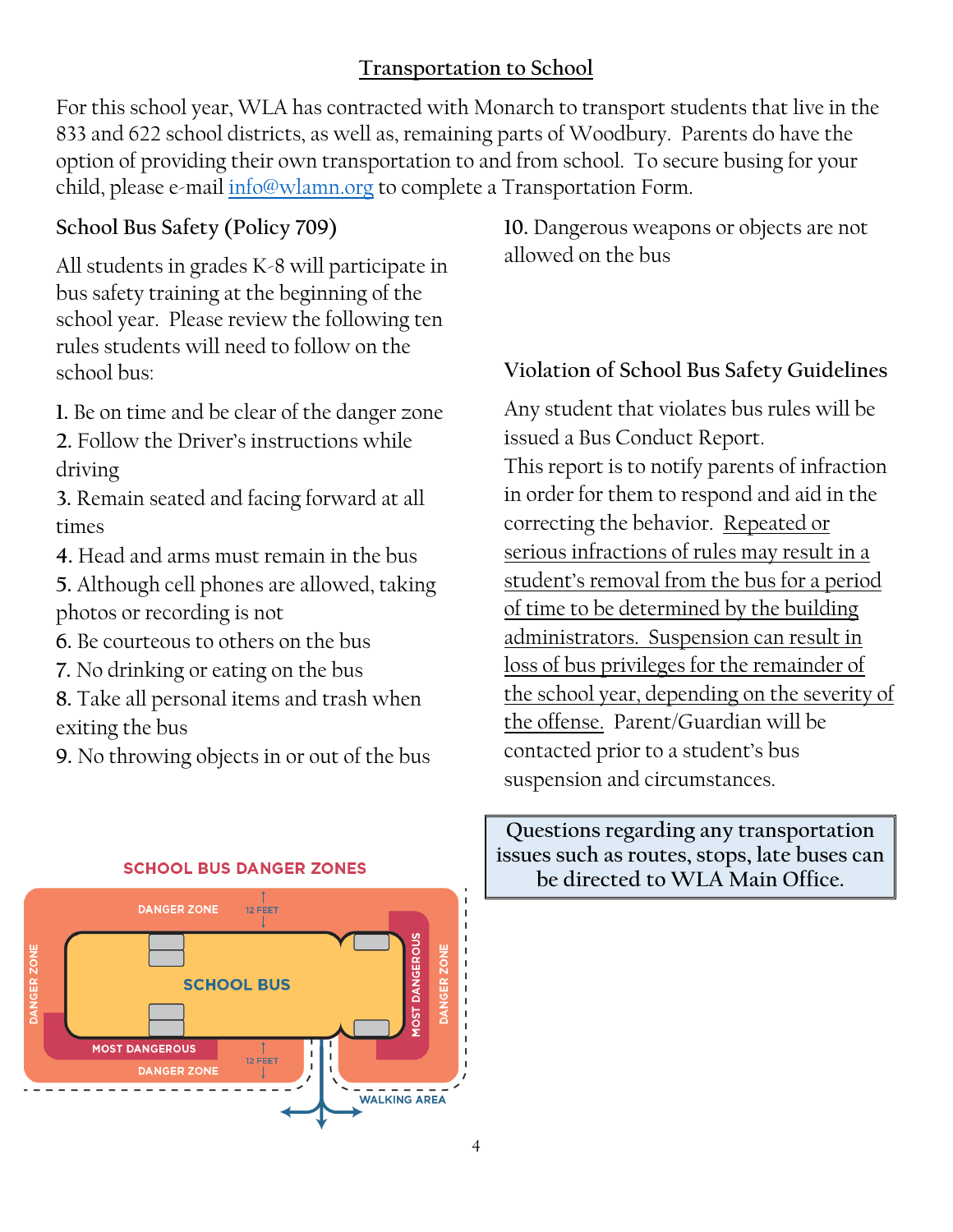# **Nutrition Services**

Research proves that daily food choices affect your health and how you feel. WLA will not be providing a hot breakfast/lunch service for this school year, but we encourage our families and students to make healthy eating choices.

#### **Bringing Cold Lunch**

When sending a bag lunch with your child, be sure to provide food that is nutritious, portable, easy for your child to manage, and does not need heating. Microwaves and refrigerators are not available.

#### **Food, Drinks, Snacks**

WLA encourages healthy eating habits. We encourage that you send fruit drinks, fresh fruit, vegetables and other healthy choices. Please do not send soda and candy as part of lunch. Students may not bring snacks or candy to share with their tablemates at lunch. Soda/Pop is not allowed.

#### **Snacks for Birthdays/Class Parties**

If choosing to send birthday snacks for birthdays or other class parties, we ask that you send healthy choices and preferably snacks that are individually wrapped. Cupcakes, cookies, and other sweets are not allowed and will be sent home with your child if they should bring them in.

#### **School Safety**

WLA is committed to creating a safe environment for all students to ensure their well-being both physically and emotionally. Reports of bullying will be thoroughly investigated and WLA will discipline or take appropriate action against any person who is found to have violated this policy.

#### **Bullying Policy 514**

An act of bullying, by either an individual student or a group of students, is expressly prohibited on school property, school provided transportation or at school-related functions. This policy applies not only to students who directly engage in an act of bullying but also to students who, by their indirect behavior, condone or support another student's act of bullying. This policy also applies to any student whose conduct interferes with or obstructs the mission or operations of Woodbury Leadership Academy or the safety or welfare of the student, other students, or employees. This policy also applies to an act of cyberbullying and cyber harassment regardless of whether such act is committed on or off school property and/or with or without the use of school resources. Acts of cyberbullying/cyber harassment include but are not limited to: teasing, intimidating, defaming, threatening, or terrorizing another student, teacher, administrator, volunteer, contractor, parent or other employee of Woodbury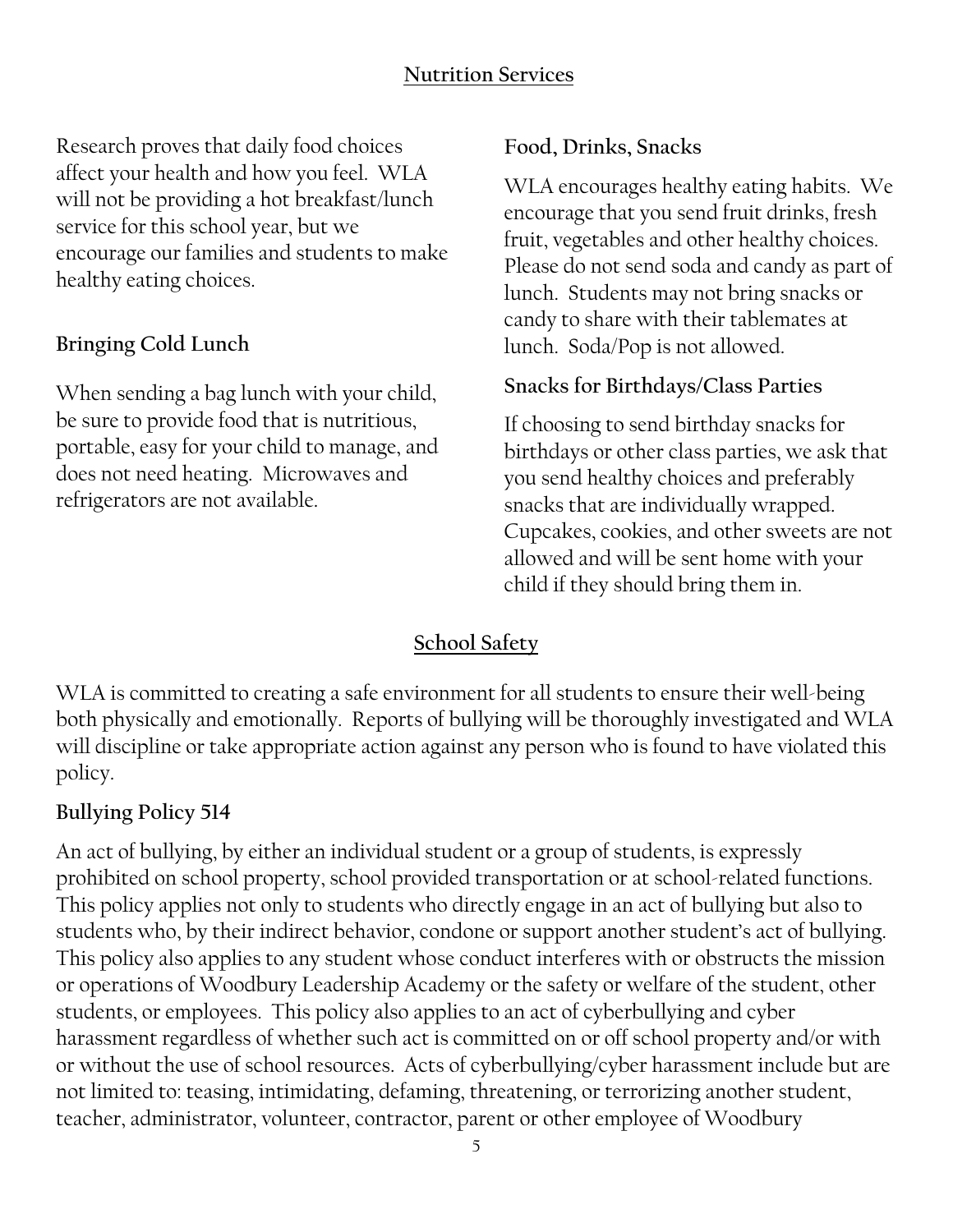Leadership Academy by sending or posting e-mail messages, instant messages, text messages, digital pictures or images, or website postings, including blogs, also may constitute an act of bullying regardless of whether such acts are committed on or off school property and/or with or without the use of school resources.

# **What is bullying?**

"Bullying" means any written or verbal expression, physical act or gesture, or pattern thereof, by a student that is intended to cause or is perceived as causing distress to a student or a group of students and which substantially interferes with another student's or students' educational benefits, opportunities, or performance. Bullying includes, but is not limited to, conduct by a student against another student or a group of students that a reasonable person under the circumstances knows or should know has the effect of:

1. harming a student or a group of students;

2. damaging a student's or a group of students' property;

3. placing a student or a group of students in reasonable fear of harm to person or property;

- 4. creating a hostile educational environment for a student or a group of students; or
- 5. intimidating a student or a group of students.

# **What to do if bullying is suspected?**

Any person who believes he or she has been the victim of bullying or any person with knowledge or belief of conduct that may constitute bullying shall report the alleged acts immediately to an appropriate school official designated by this policy. For more information, see policy 514 on the school website.

# **Other School Safety**

# **Walkers**

Students that live within a 1-mile radius of school may choose to walk. Students that elect to walk must have a written permission from parents.

### **Bicycle Safety Guidelines**

Students that ride their bicycles to school must have a written permission from parents. Bicycles should be locked to prevent theft. Kindergarten students are not allowed to ride bicycles to school. First

grade students are not permitted to ride unless a note is received from parent/guardians stating that the child has the physical skills, knowledge and good judgement necessary to ride a bicycle safely to school.

# **Parking Lot Safety**

With a new school building this year, we have put in place new rules and regulations to keep students safe during drop-off and pick-up times. Due to the high volume of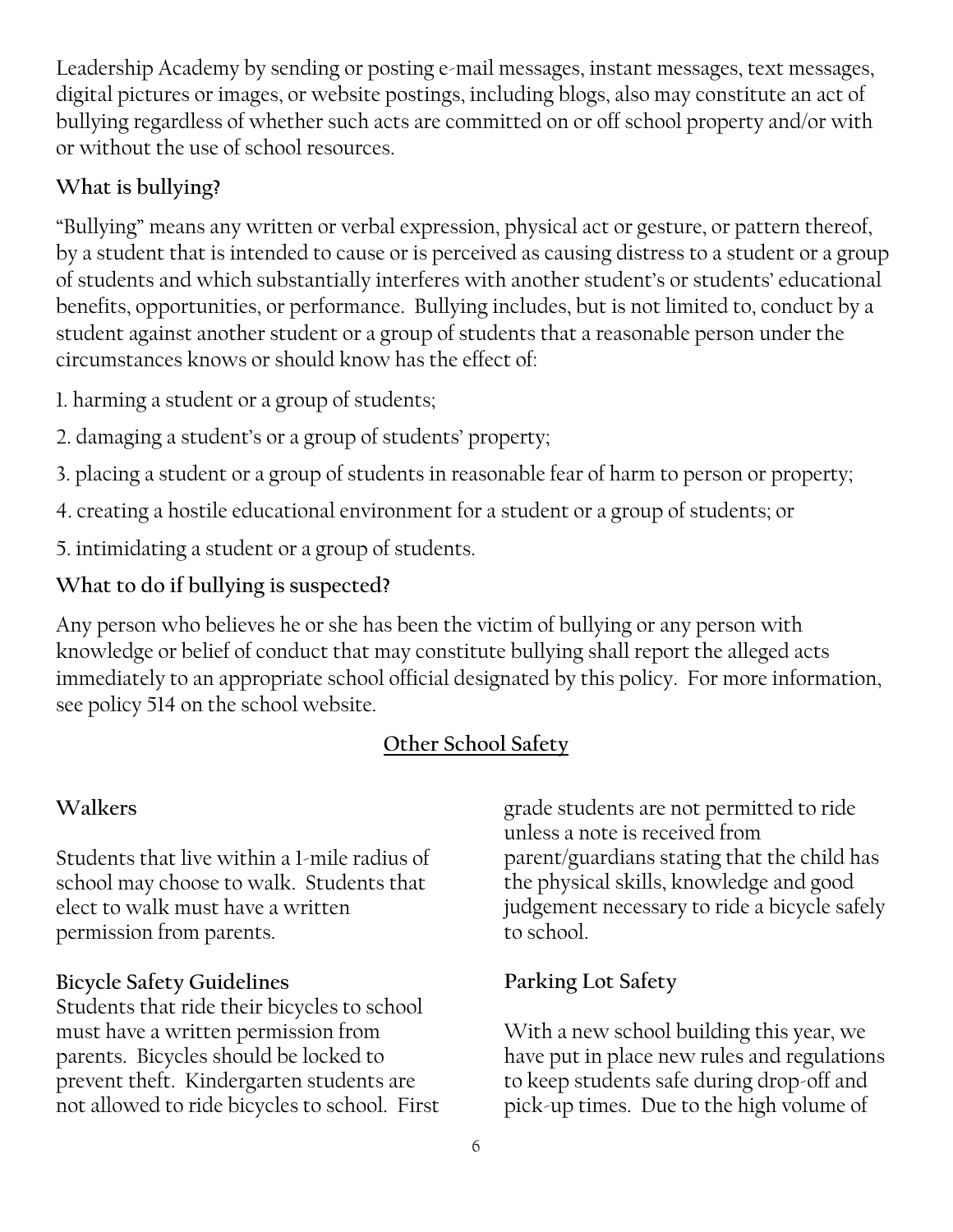traffic during these times, we ask that parents come from the east using the Globe Drive entrance and follow the signs to the parking lot designated for drop-off and pick-up. To maintain easy flow of traffic, parents must remain in their cars. If you choose to go inside the school to pick up your child, we ask that you park in the visitor lot on the west side of the school by the main entrance.

#### **Outdoor Preparedness**

Students are to come to school with appropriate attire for all types of weather. At school students are expected to be outdoors for recess and other activities that may occur throughout the day. If students do not have appropriate clothing, they will be asked to stay inside in the main office. When temperatures drop below zero degrees or a wind chill below -10, students will not be going outside.

#### **Photographing Students**

WLA will keep a record of which students are not able to be photographed. Parents will need to fill out a release form at the beginning of the school year.

#### **Field Trips**

Our classrooms are involved in one or more field trips during the school year. These trips are facilitated by the school to complement learning outside the school. School buses are used for field trip travel and are supervised by teachers and chaperones. Parent/guardian permission is required, and a field trip slip will need to be completed prior to the trip. Students will not be able to attend a field trip unless a permission slip is on file under state law. There may be a small fee to help defray the cost of field trips.

#### **Volunteer Background Check**

WLA welcomes families and community members to come in and work with our students and teachers. In order to do so, volunteers will need to complete a background, sign in at the main office and follow all school policies and procedures. Some volunteer opportunities include but are not limited to volunteering in the classroom, chaperoning field trips, or working any school events.

#### **Safety Drills**

All schools are required to conduct safety drills throughout the school year. These include fire drills, severe weather and lockdown drills. Students may be evacuated and sheltered within the school. It is important to speak with your child about the importance of these drills. Familiarity with what to expect in the event a crisis should arise will help keep students safe and calm.

#### **YMCA Care**

WLA will be offering YMCA before and after school childcare. Childcare is offered on site before school from 6:30 am until school starts and after school until 6:00 pm. Please call 651.731.9507 for more information.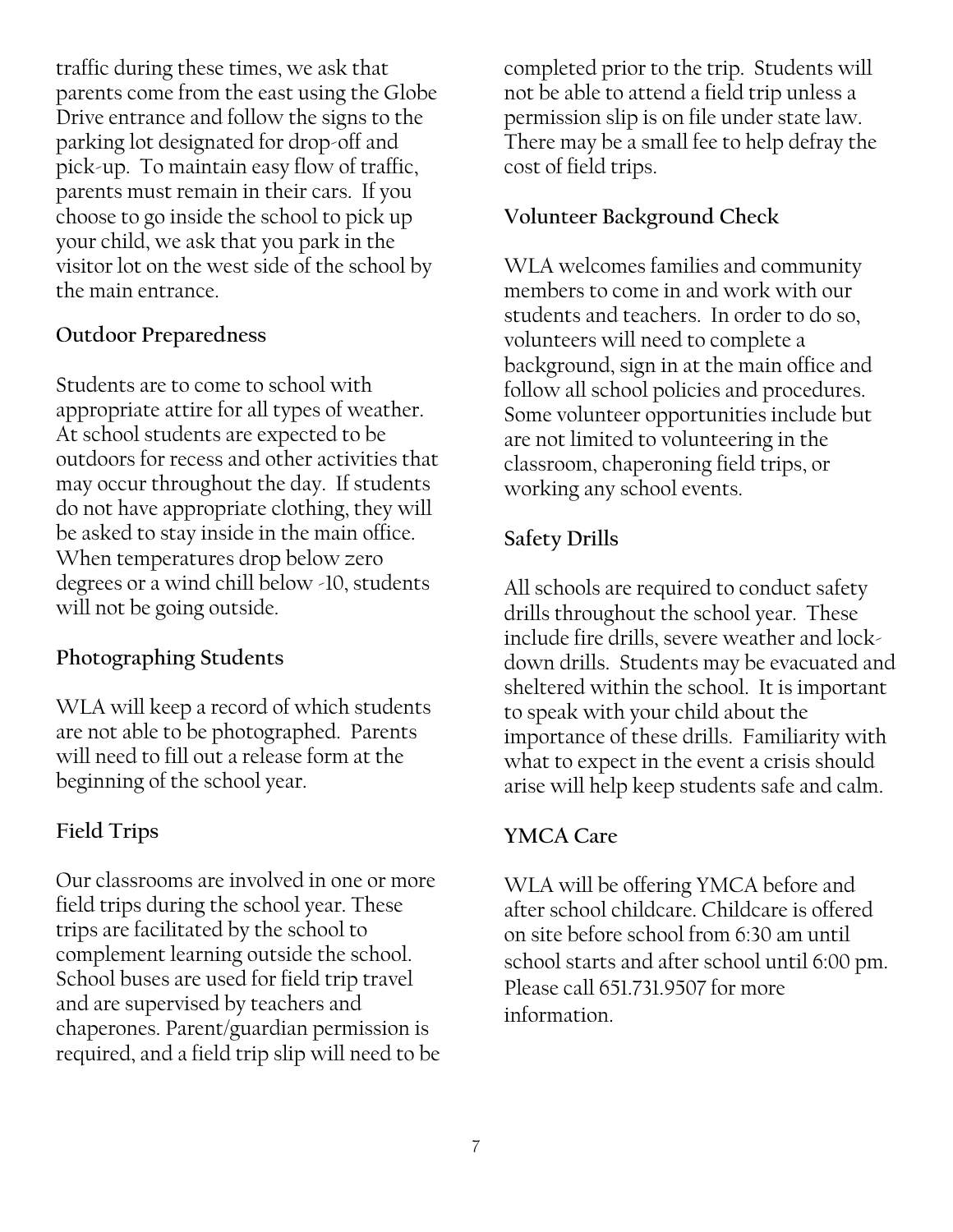## **Building Visitors**

Parents and guardians are always welcome to come visit our school. Please be sure to contact the teacher prior to visiting or the director to set up an orientation. You will be required to check in at the front office and wear a badge during your visit.

#### **Student Release**

Student safety is a high priority at WLA, therefore whenever a parent/guardian/adult is picking up, they are required to come into the Office to sign the child out. If you need

to pick up your child during the school day for an appointment or other appropriate reason, please send a note for the Office with your child that morning stating the reason that your child will be leaving school and the time you expect to pick him/her up. We will not release your child from school to anyone other than an authorized person unless we have received written consent from the custodial parent. (If you are not the individual picking up the child, please include a phone where you can be reached if needed.) Also, a picture ID will be asked for before releasing the student.

# **Health Information**

#### **Medications**

School personnel are not authorized to administer any type of medication, including over-thecounter medication (such as Tylenol or cough syrup) unless the following conditions are met:

**1.** We must have a medical form signed by a physician.

**2.** For prescription medication to be given for longer than 2 weeks, we must also have a medical form signed by a physician.

**3.** Prescription medication to be given for less than 2 weeks must be brought to school in a pharmacy – labeled container and a permission form signed by parent/guardians.

Permission Forms may be picked up in the school office. Appropriate school personnel will "supervise" students taking medication according to the directions on the form. ALL medication, including non-prescription varieties, must be kept in the Nurse's Office.

An "Emergency Medical Plan" form should be on file for any child with an existing medical problem and/or allergy (such as asthma, seizures, allergy to bee stings, etc.). 911 will be called to transport a seriously ill or injured child. Parent/guardians will be notified immediately.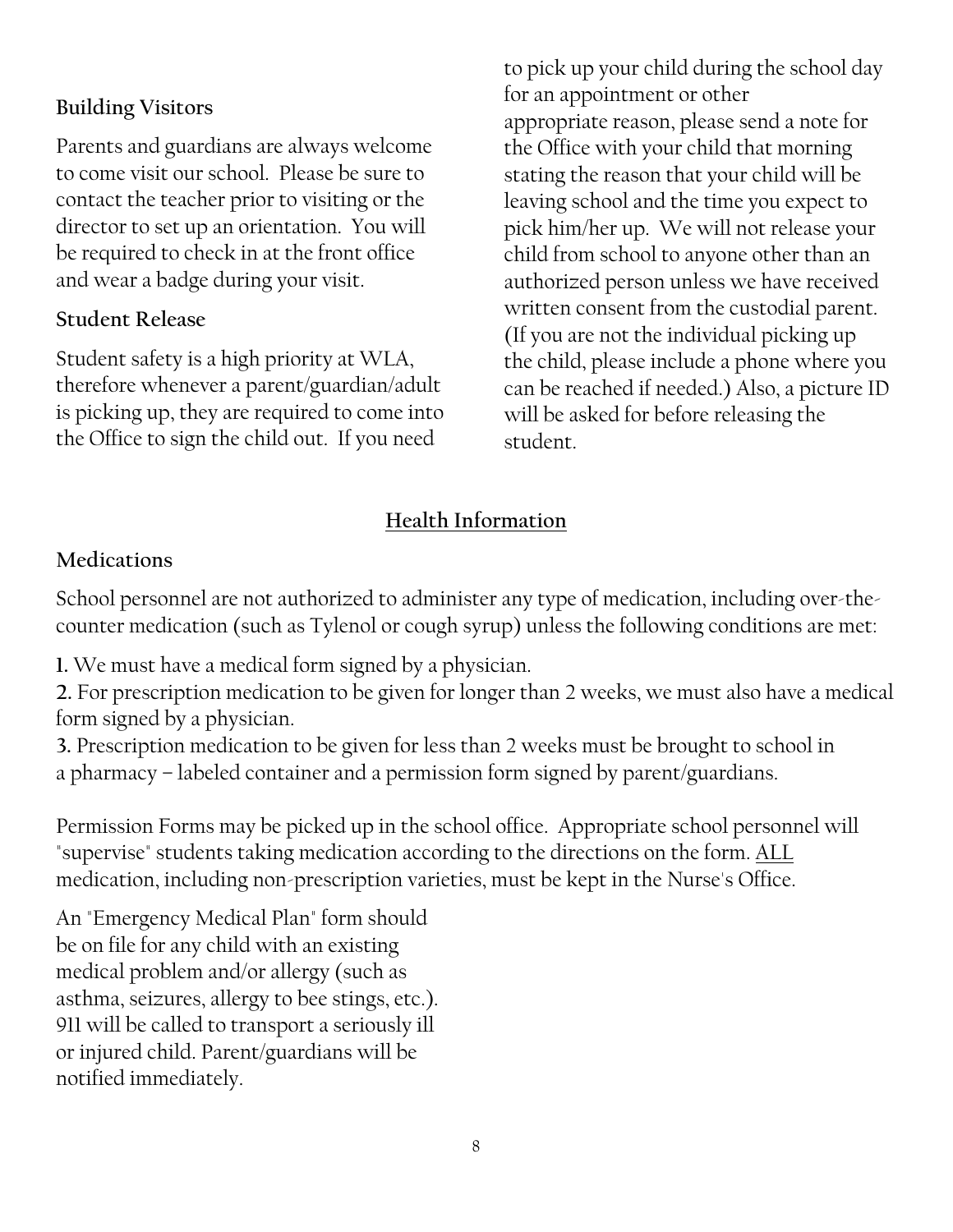# **Injuries/Illness at School**

When minor injuries occur at school, trained school personnel will give first aid treatment. Parent/guardians will be called if there is a serious injury.

#### **Communicable Diseases**

A student suspected of having a communicable disease, or living with persons thus affected, shall not be permitted to attend school unless a physician specifically approves attendance. The parent/guardian should notify the school office when these types of diseases are discovered.

#### **Tobacco**

WLA is a tobacco/drug free environment. It is unlawful for a student under the age of 18 to possess or use any type of tobacco product. It is also unlawful for use of tobacco product on school property by either a student or an adult.

### **Controlled Substances or Alcohol**

Contact with controlled substances or alcohol is detrimental to a student's growth and development. Being in possession, or under the influence of, controlled substances or alcohol on school property or at a school function will have serious consequences. This also includes the possession of related paraphernalia and the abuse of prescription and over the counter medications.

Parent/guardians will be called to pick up a child who has a temperature above 100 degrees, has diarrhea, vomiting, or a contagious disease. Please be sure we have your daytime phone number and at least one backup emergency number. If a child is sent home for any of the reasons above, he/she may **not** return to school until he/she has been free of the condition for a minimum of 24 hours. **THIS WILL BE ENFORCED IN ALL CASES.**

### Consequences for any possession or being under the influence may include any/all of the following:

**1.** Short-term suspension from school and expectation of chemical evaluation for drug and alcohol violations

**2.** Parent conference

**3.** Law enforcement agency notification

**4.** Extended suspension from school with an investigation that could lead to expulsion.

#### **Child Abuse**

As professionals, all school staff are, by law, required to report all cases of suspected child abuse. Neither the individuals reporting suspected child abuse, or the school, is obligated to inform parents/guardians that a report is being filed.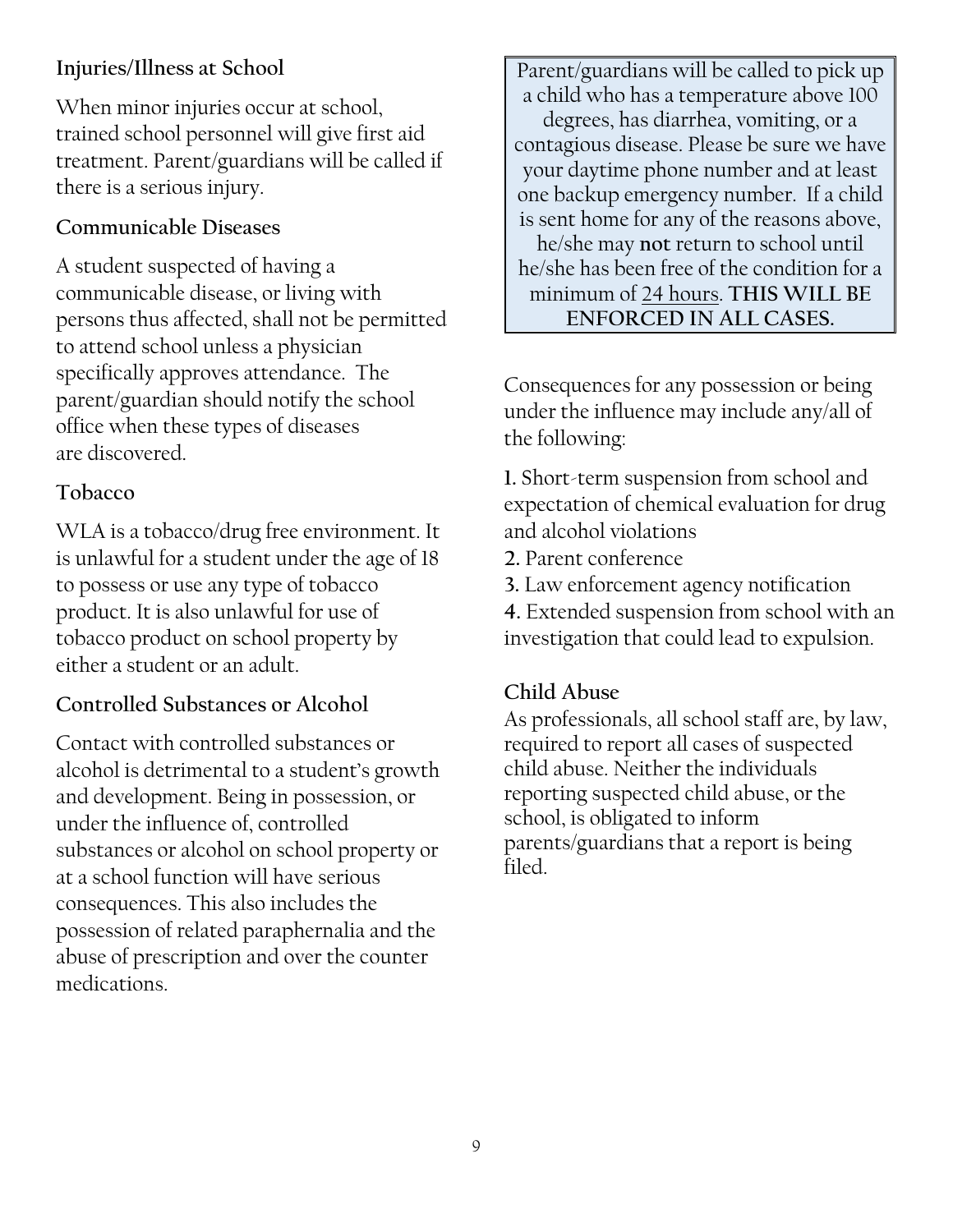# **Curriculum**

WLA's academic philosophy is based upon The Core Knowledge Sequence developed by The Core Knowledge Foundation. The Core Knowledge Sequence is defined as "a detailed outline of specific content and skills to be taught in language arts, history, geography, mathematics, science, and the fine arts. As the core of a school's curriculum, it provides a coherent, content specific foundation of learning, while allowing flexibility to meet local needs." It is our goal that every child at WLA makes a minimum of one year's academic growth in each of the areas above.

# **Responsive Classroom Program (school wide)**

Responsive classroom is based on teaching and modeling behaviors where children can learn to care about themselves and how to treat others. Students will spend time learning and practicing values such as honesty, fairness and respect, as well as developing social skills such as cooperation, assertion, responsibility, empathy and selfcontrol. The program contains six central components that integrate teaching, learning and caring.

1. *Classroom organization* - provides active interest areas for students, space for student-created displays of

 work, and an appropriate mix of wholeclass, group, and individual instruction 2. *Morning meeting*- provides students daily opportunity to practice greetings, conversation, and activities

 and motivates them to meet the academic challenges of the day ahead

3. *Rules and logical consequences* - are generated, modeled, and role-played with students, and become a

cornerstone of classroom life

4. *Academic choice* – all students take control of their own learning in a meaningful way, both individually and

cooperatively

5. *Guided discovery* - a technique that moves students through a deliberate and careful introduction to new

 experiences such as learning materials, areas of the room and routines; there is no assumption that

 students already know how to do something before they begin

6. *Assessment and reporting* - an evolving process of mutual communication and understanding

# **Report Cards**

Parent/Guardians will receive report cards three times (early December, mid-March, end of school year) regarding their child's performance in school. In addition to these report cards, parent/teacher conferences will be scheduled to discuss students' progress and constructively discuss the child's rate of progress in school and other matters of mutual concern. If there are additional concerns during the year teachers will make every effort to keep parent/guardians informed regarding their child's progress.